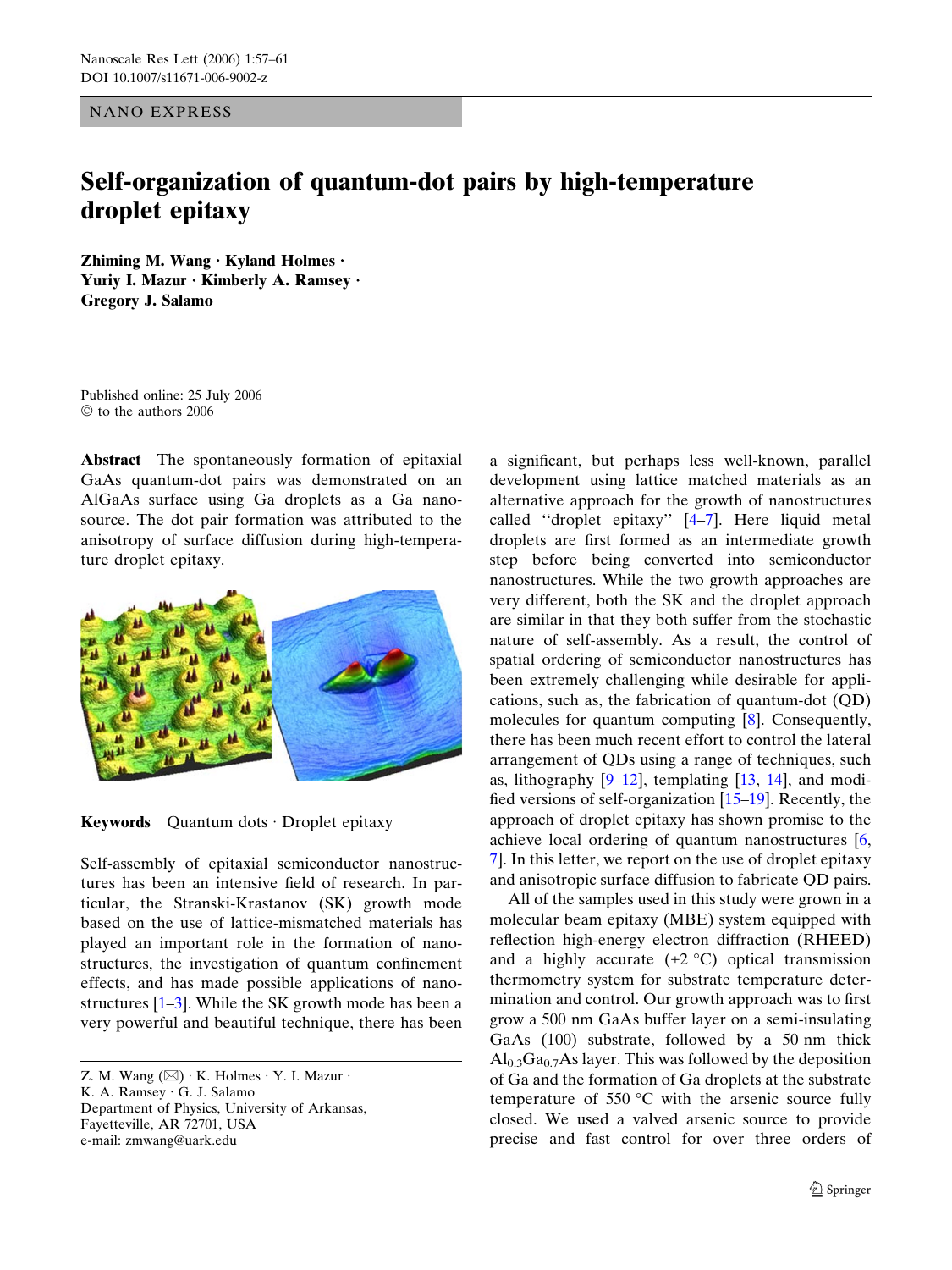<span id="page-1-0"></span>magnitude of the arsenic flux. The total amount of Ga deposited was 10.0 monolayers (MLs), corresponding to the amount of Ga necessary for 10.0 MLs of GaAs growth. A Ga deposition rate of 1.0 ML/s was selected by separately observing RHEED oscillations during the growth of GaAs.

To minimize the system's energy, the deposited liquid Ga forms nano droplets. In particular, by forming nano-droplets the surface to vacuum and interface to the  $Al_{0.3}Ga_{0.7}As$  layer, can be minimized, thereby minimizing the system's energy. The atomic force microscopic (AFM) image in Fig. 1a reveals that the Ga droplets have an average lateral size of  $\sim$ 125 nm, a height of  $\sim$ 32 nm, and a number density of  $\sim$ 2.3 per square micrometer. In forming the droplets we have observed that the substrate temperature is a significant parameter for the tuning of droplet density. For



Fig. 1 (a) AFM image of Ga droplets. (b) AFM image of QD pairs formed after 45 s annealing under arsenic flux

example, the density of droplets increases by a factor of six for the same amount of Ga, but deposited at the lower temperature [[7\]](#page-3-0) of 380  $^{\circ}$ C as opposed to 550  $^{\circ}$ C. We also observed that the size of the droplets could be tuned by controlling the total amount of Ga deposited at a fixed temperature.

Figure 1b shows an AFM image of the surface nanostructures that are transformed from the Ga droplets after 45 s of annealing while under an arsenic flux of 4.2  $\times$  10<sup>-5</sup> Torr. Remarkably, every Ga droplet turns into a QD pair sitting on a 3 nm hill of GaAs. The average separation between two QDs in a pair is about 130 nm, comparable with the original lateral size of Ga droplets. The tips of two QDs are about 4 nm above the GaAs hill.

It is important to note that these results are observed at a substrate temperature of 550  $\degree$ C which is significantly higher than previously reported dropletrelated experiments (growth temperatures of 200  $\degree$ C or lower) [\[4–6](#page-3-0)]. Traditional droplet epitaxy has used low temperatures in an effort to directly crystallize the Ga droplets into GaAs without material redistribution. On the other hand, in our approach we used high-temperature to encourage material redistribution. In this way we can fabricate novel semiconductor nanostructures by taking advantage of the shape instability of Ga droplets during the transformation into GaAs dots. The crystallization of Ga droplets proceeds at a much faster rate at high temperature so that surface processes on the GaAs surface can play a more important role in the shape evolution of the GaAs nanostructure. In particular, the GaAs forms more quickly then it can diffuse away from the droplet. With surface tension removed, the droplet collapses down the center of the droplet pushing material away from the center while restricted by diffusion. Gradually this leaves a smaller and smaller Ga droplet on the GaAs surface acting as a source for forming GaAs diffusing outward, forming ridges and center-holed shaped nanostructures.

In particular, Fig. [2](#page-2-0) shows an AFM image of the outcome at high temperature. The AFM image shows that the Ga droplets have fully crystallized after only 1-s of annealing at 550  $\degree$ C and surface nanostructures shaped like square-holed round coins are immediately observed. Similar shaped nanostructures have been observed for droplet epitaxy performed at 380  $\degree$ C but with a much longer 45-s annealing and significantly lower arsenic flux [\[7](#page-3-0)]. The holed nanostructures are observed to sit on GaAs hills due to the high As flux and corresponding diffusion limited Ga transport. This is confirmed since by lowering the arsenic flux, twodimensional (2D) growth of GaAs is enhanced and the hills are observed to disappear. As we pointed out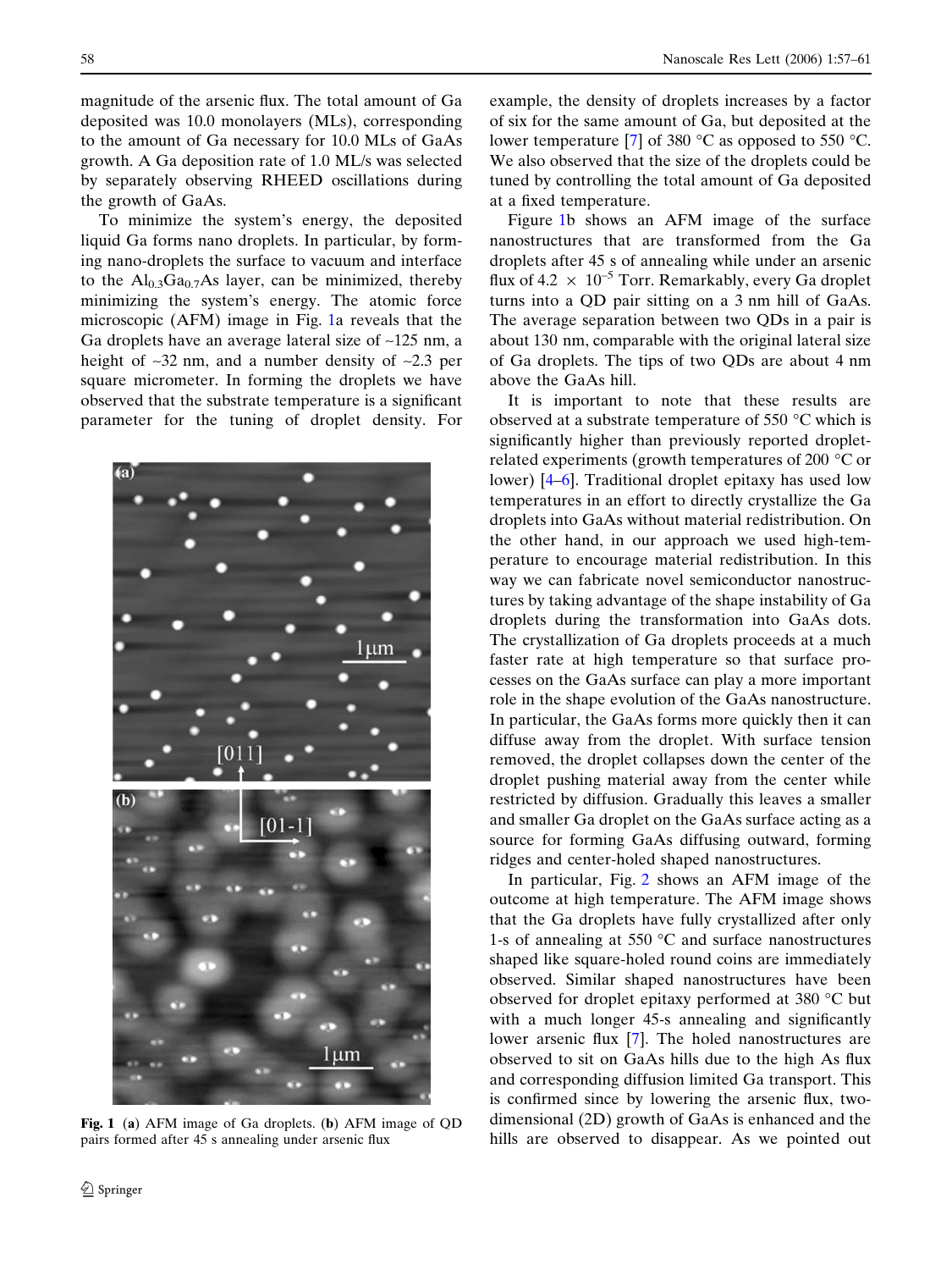<span id="page-2-0"></span>

Fig. 2 AFM image of surface nanostructures formed after 1 s annealing and the corresponding height profiles

previously [\[7](#page-3-0)], droplet epitaxy can be described as GaAs growth supplied from a Ga nano-source (droplet) under a uniform arsenic flux. From the two line profiles in Fig. 2, the heights of the coin edges are different. In particular, the height is about 9 nm along the  $[01 - 1]$  direction and about 4 nm along the  $[011]$ direction.

For a typical GaAs (100) surface, it has been well established that surface diffusion and incorporation are anisotropic [[20\]](#page-4-0). With additional annealing, the material from the edges of the square holed nanostructure, tend to fill the center hole but at different rates depending on direction. AFM images in Fig. 3a and b show a step-by-step evolution of the surface of the nanostructures after 5 and 15 s of annealing, respectively. For example, the ratio of the height of the edges along  $[01 - 1]$  compared to  $[011]$  are seen to increase from Fig. 3a to Fig. 3b forming a bridged pair after 15 s.

Finally, after 45 s of annealing, the bridged nanostructure is encouraged to form a QD pair as shown in Fig. [4](#page-3-0)a. Additional very small dots indicated by arrows in Fig. [4a](#page-3-0) are often found to accompany the QD pair. These are the remnants of the edges along [011]. Figure [4](#page-3-0)b is a 3D presentation of one single QD pair formed after 45 s annealing at 590  $\degree$ C. At this even higher temperature, the QDs in the dot pairs are bigger and more separated. The clear contour lines around each QD pair are steps on the GaAs hill.

These QD pairs are very stable, as suggested by the observation at different growth temperatures. However, the QD pairs tend to merge together with further annealing.

For example, Fig. [5](#page-3-0) shows an AFM image of the QD pair nanostructures after 600 s of annealing.



Fig. 3 (a) and (b) are AFM images of surface nanostructures formed after 5 and 15 s annealing, respectively

Compared to Fig. [4a](#page-3-0), the paired QDs have connected together to form a rod sitting on a GaAs hill. The steps on the GaAs hills appear very clear due to the smoothing effects of a long-annealing period. This behavior is not surprising. The 3D nanostructures observed earlier in Figs. [1](#page-1-0)[–4](#page-3-0) form from the non-uniform supply of Ga from nano droplets. After the Ga droplets are consumed, additional annealing tends to smear away the nanostructures by surface diffusion and incorporation forming the images in Fig. [5](#page-3-0). In this sense, as a result of the anisotropic nature of the crystalline surface, we are able to engineer a variety of different shaped nanostructures ranging from Figs. [1](#page-1-0) to  $5$ .

In contrast to the normal droplet epitaxy at low temperatures, high-temperature droplet epitaxy is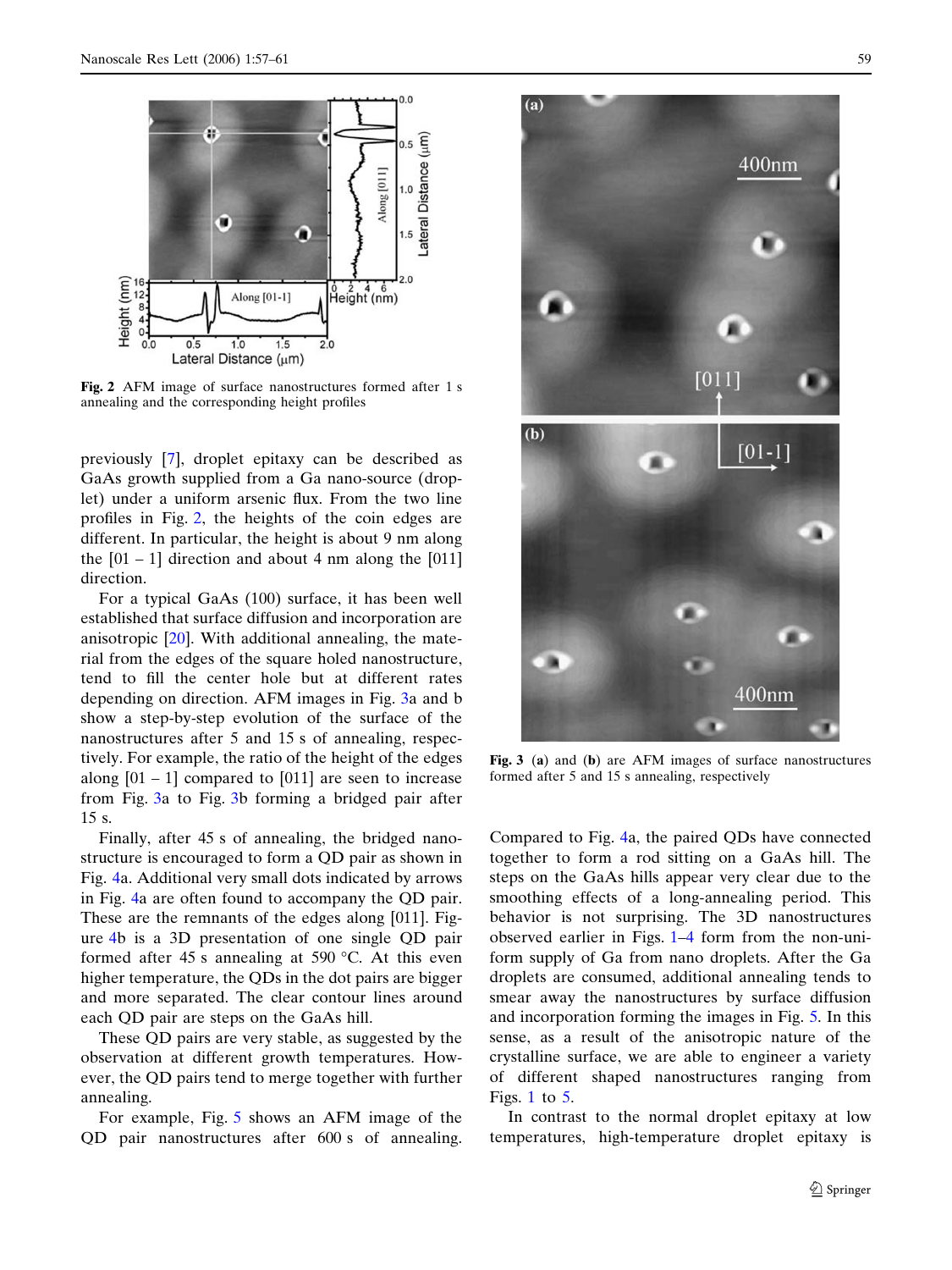<span id="page-3-0"></span>

Fig. 4 (a) AFM image of QD pairs formed after 45 s annealing. (b) A single QD pair formed after 45 s annealing at 590  $^{\circ}$ C

performed at substrate temperatures very close to normal MBE growth conditions. Therefore, high quality of GaAs/AlGaAs coherent nanostructures with excellent optical properties is demonstrated by nearfield scanning optical microscopy. Such studies will be reported in the near future.

In summary, by forming Ga droplets and converting them into GaAs nanostructures at relatively high temperatures, the evolution of QD pairs is observed during subsequent annealing. The dramatic change in shape is caused by the anisotropy nature of surface diffusion and incorporation. High-temperature droplet epitaxy is demonstrated to provide a valuable opportunity to fabricate novel semiconductor nanostructures.



Fig. 5 AFM image of surface nanostructures formed after 10 min annealing

Acknowledgments We thank Dr. John L. Shultz for his technical assistance regarding the MBE system.

## References

- 1. D. Bimberg, M. Grundmann, N.N. Ledentsov, Quantum Dot Heterostructures (Wiley, Chichester, 1999)
- 2. D. Leonard, M. Krishnamurthy, C.M. Reaves, S.P. DenBaars, P.M. Petroff, Appl. Phys. Lett. 63, 3203 (1994)
- 3. J.M. Moison, F. Houzay, F. Barthe, L. Leprince, E. Andre, O. Vatel, Appl. Phys. Lett. 64, 196 (1993)
- 4. C.D. Lee, C. Park, H.J. Lee, K.S. Lee, S.J. Park, C.G. Park, S.K. Noh, N. Koguchi, Jpn. J. Appl. Phys. 37, 7158 (1998)
- 5. K. Watanabe, N. Koguchi, Y. Gotoh, Jpn. J. Appl. Phys. 39, L79 (2000)
- 6. T. Mano, T. Kuroda, S. Sanguinetti, T. Ochiai, T. Tateno, J. Kim, T. Noda, M. Kawabe, K. Sakoda, G. Kido, N. Koguchi, Nano Lett. 5, 425 (2005)
- 7. Zh. M. Wang, K. Holmes, J.L. Shultz, G.J. Salamo, Phys. Stat. Sol. (a) 202, R85 (2005)
- 8. S.S. Li, J. B. Xia, J. L. Liu, F.H. Yang, Z.C. Niu, S.L. Feng, H.Z. Zheng, Pro. Natl. Acad. Sci. 98, 11847 (2001)
- 9. H. Lee, J.A. Johnson, M.Y. He, J.S. Speck, P.M. Petroff, Appl. Phys. Lett. 78, 105 (2001)
- 10. S.C. Lee, L.R. Dawson, K.J. Malloy, S.R. Brueck, Appl. Phys. Lett. 79, 2630 (2001)
- 11. O.G. Schmidt, N.Y. Jin-Phillipp, C. Lange, U. Denker, K. Eberl, R. Schreiner, H. Grabeldinger, H. Schweizer, Appl. Phys. Lett. 77, 4139 (2000)
- 12. J. Liang, H. Luo, R. Beresford, J. Xu, Appl. Phys. Lett. 85, 5974 (2004)
- 13. H.Z. Song, T. Usuki, S. Hiros, K. Takemoto, Y. Nakata, N. Yokoyama, Y. Sakuma, Appl. Phys. Lett. 86, 113118 (2005)
- 14. X. Mei, M. Blumin, M. Sun, D. Kim, Z.H. Wu, H.E. Ruda, Q.X. Guo, Appl. Phys. Lett. 82, 967 (2003)